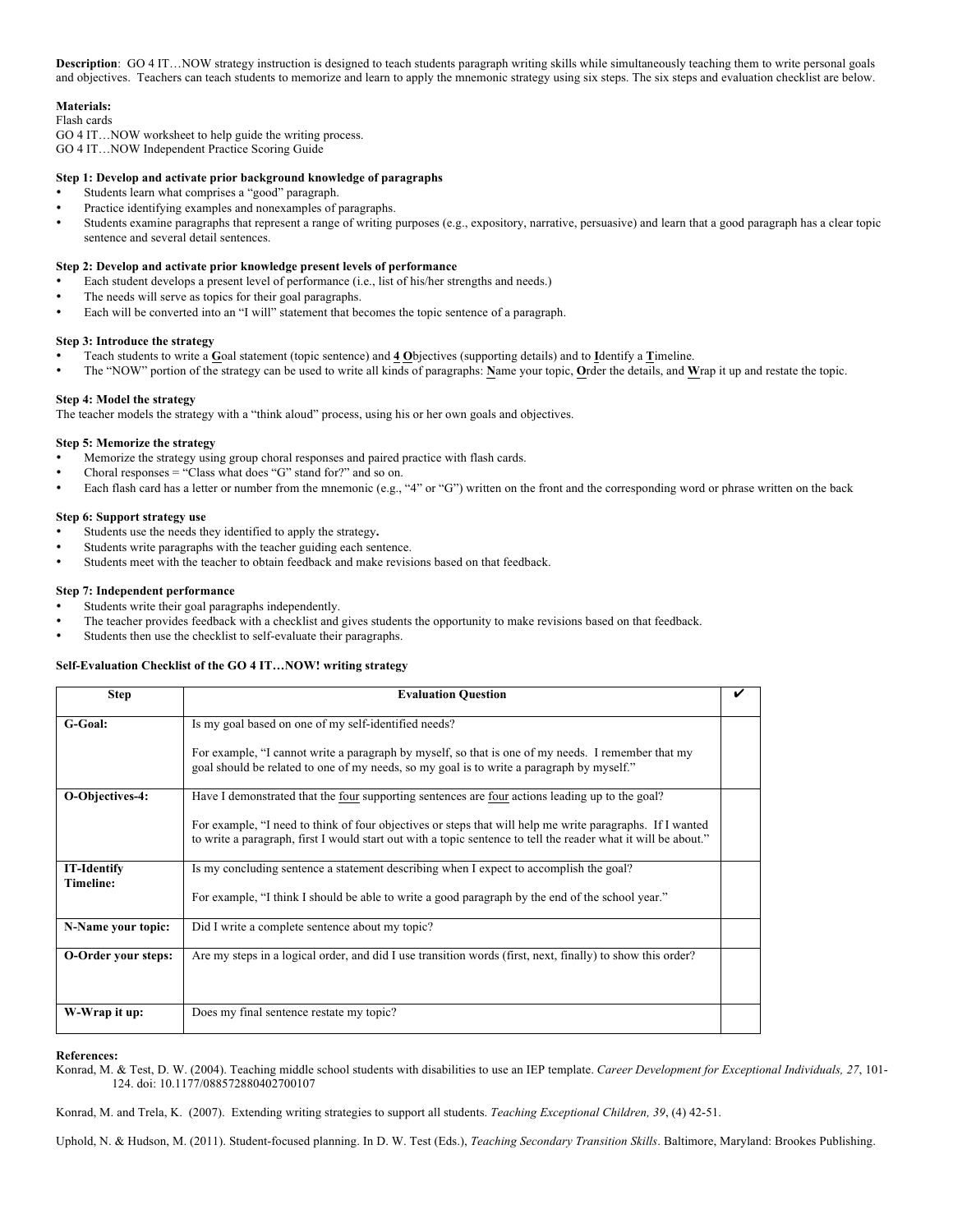| $\mathbb{G}_{\text{oal}}$      |                                                                              |
|--------------------------------|------------------------------------------------------------------------------|
| Objectives                     |                                                                              |
| 4<br>(4 objectives)            | Learning and the contract of the contract of the contract of the contract of |
|                                |                                                                              |
|                                | 3.                                                                           |
|                                | 4. $\overline{a}$                                                            |
| dentify                        |                                                                              |
| █ imeline                      |                                                                              |
| Name your topic.               | Remember to use<br>the transition<br>words pyramid!<br>First                 |
| Order your details.            | Second<br>Then                                                               |
| W rap it up and restate topic. | O                                                                            |
|                                | Next<br>Third<br>Then                                                        |
|                                | Finally<br>Then<br>Last<br>Fourth                                            |
|                                |                                                                              |
|                                |                                                                              |

Use the top part of this worksheet to do your prewriting.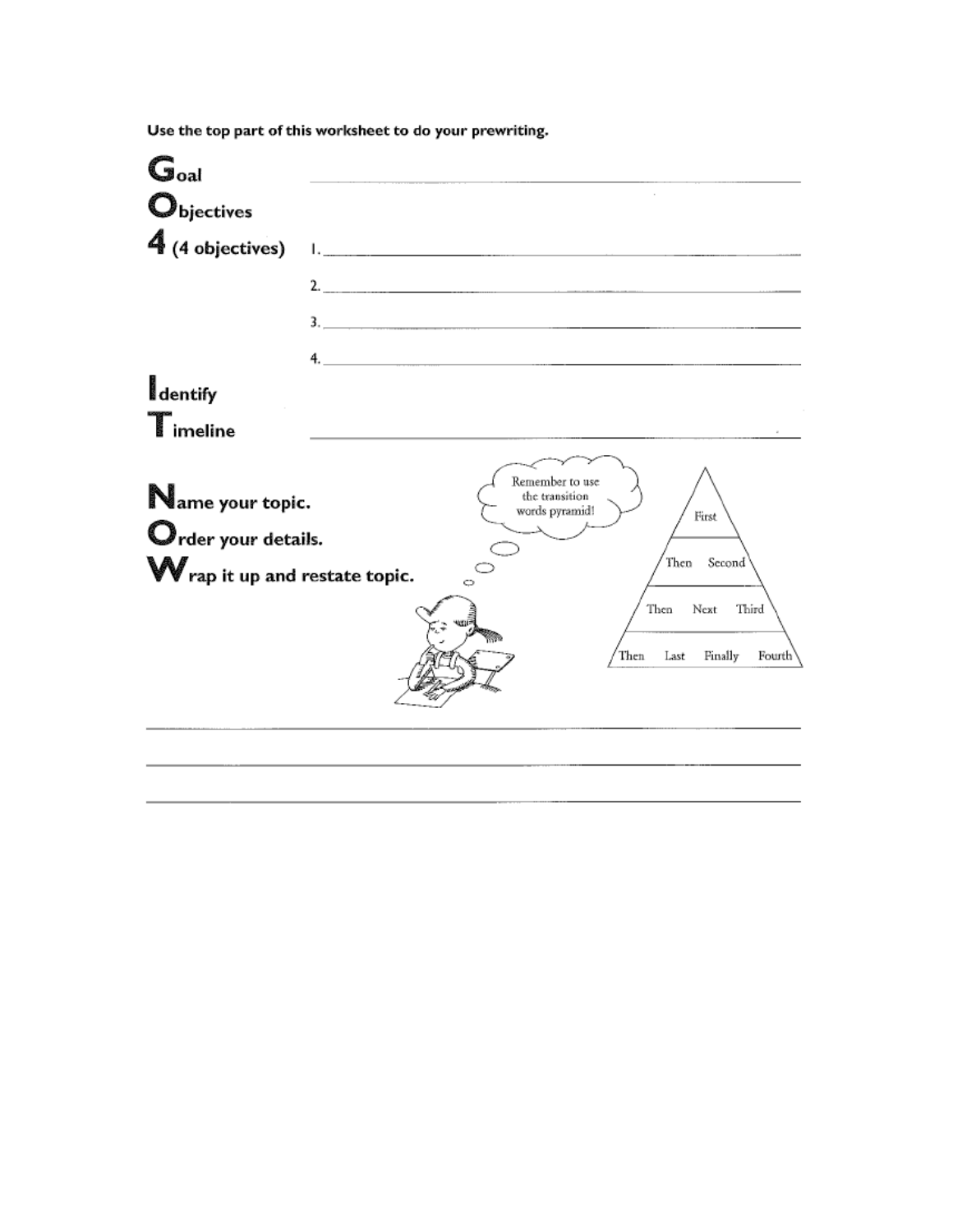**G:** After high school, the thing I would like to do for fun is:



**O 4: I need to:** *[Have students order picture symbols by placing them in the correct order on the table]*

| $\mathbf{1}$            | Check my money   |  |
|-------------------------|------------------|--|
| $\overline{2}$          | Pick what I want |  |
| $\mathbf{3}$            | Wait in Line     |  |
| $\overline{\mathbf{4}}$ | Pay              |  |
|                         |                  |  |



Jan | Feb | Mar | Apr | May | Jun | Jul | Aug | Sept | Oct | Nov | Dec

Widgit Symbols (c) Widgit Software 2002-2014 www.widgit.com

Rowe, D. A., Mazzotti, V. L., & Sinclair, J. (2014). Strategies for Teaching Self-Determination Skills in Conjunction with the Common Core. *Intervention in School and Clinic*. Online First, doi: 10.1177/1053451214542043.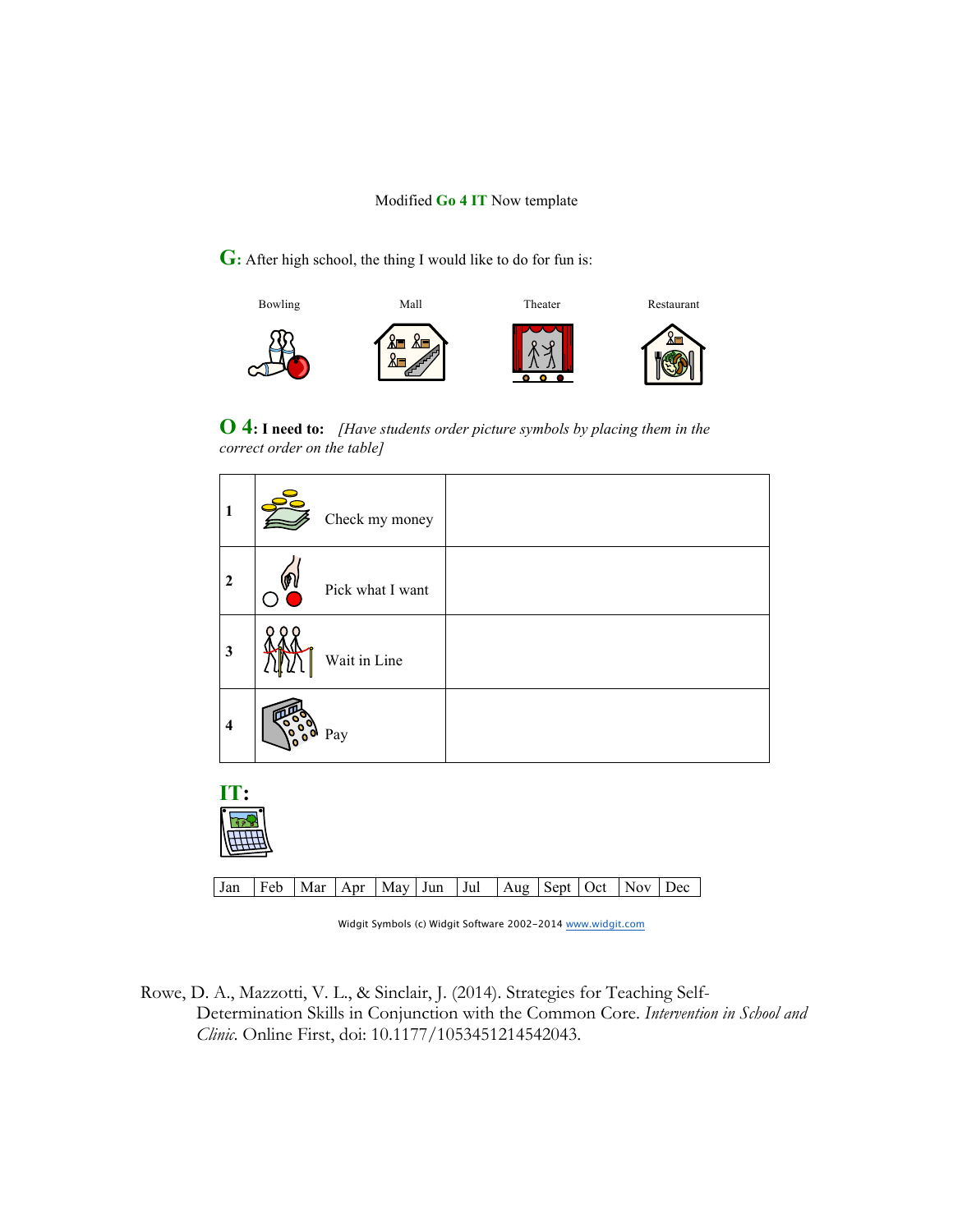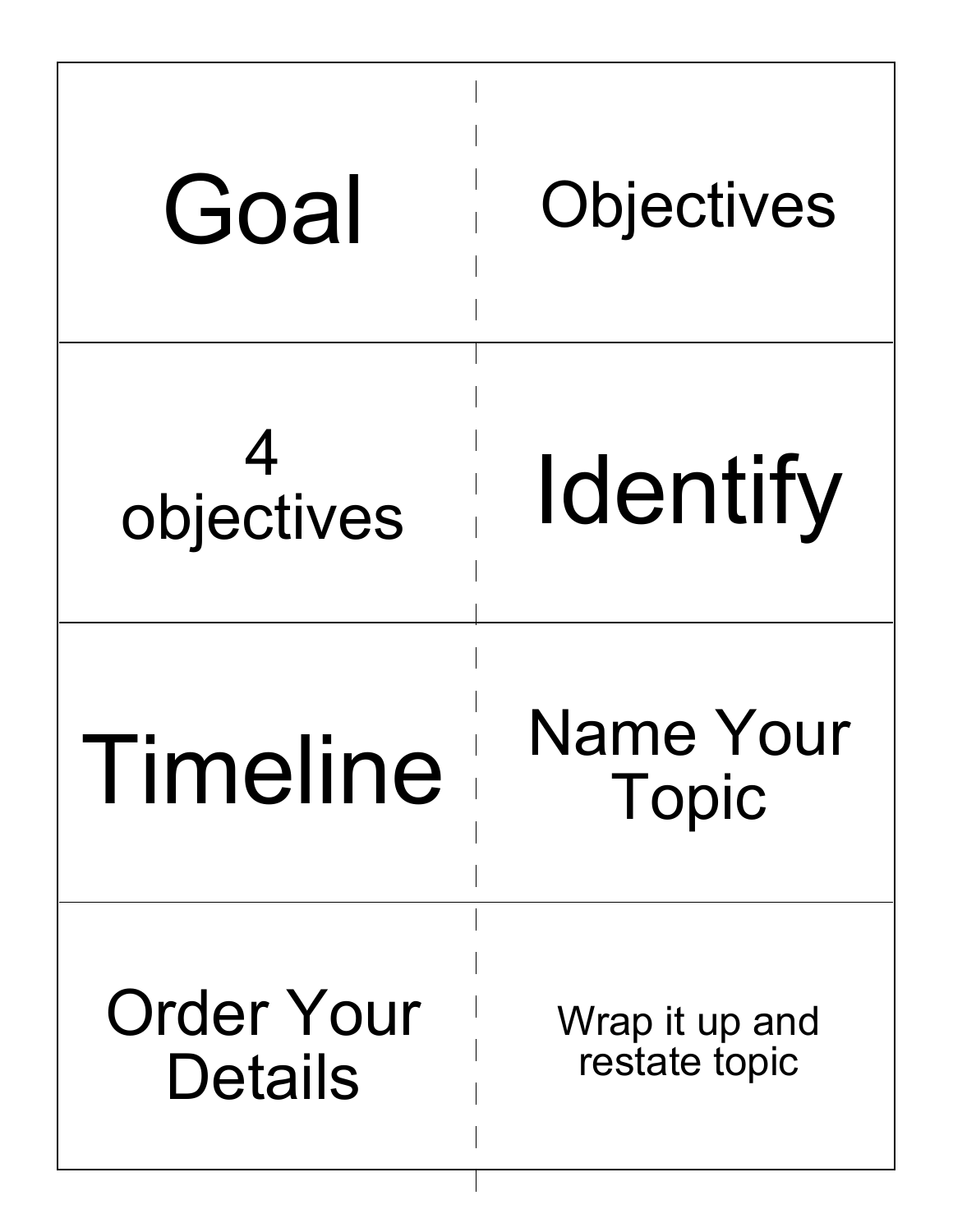